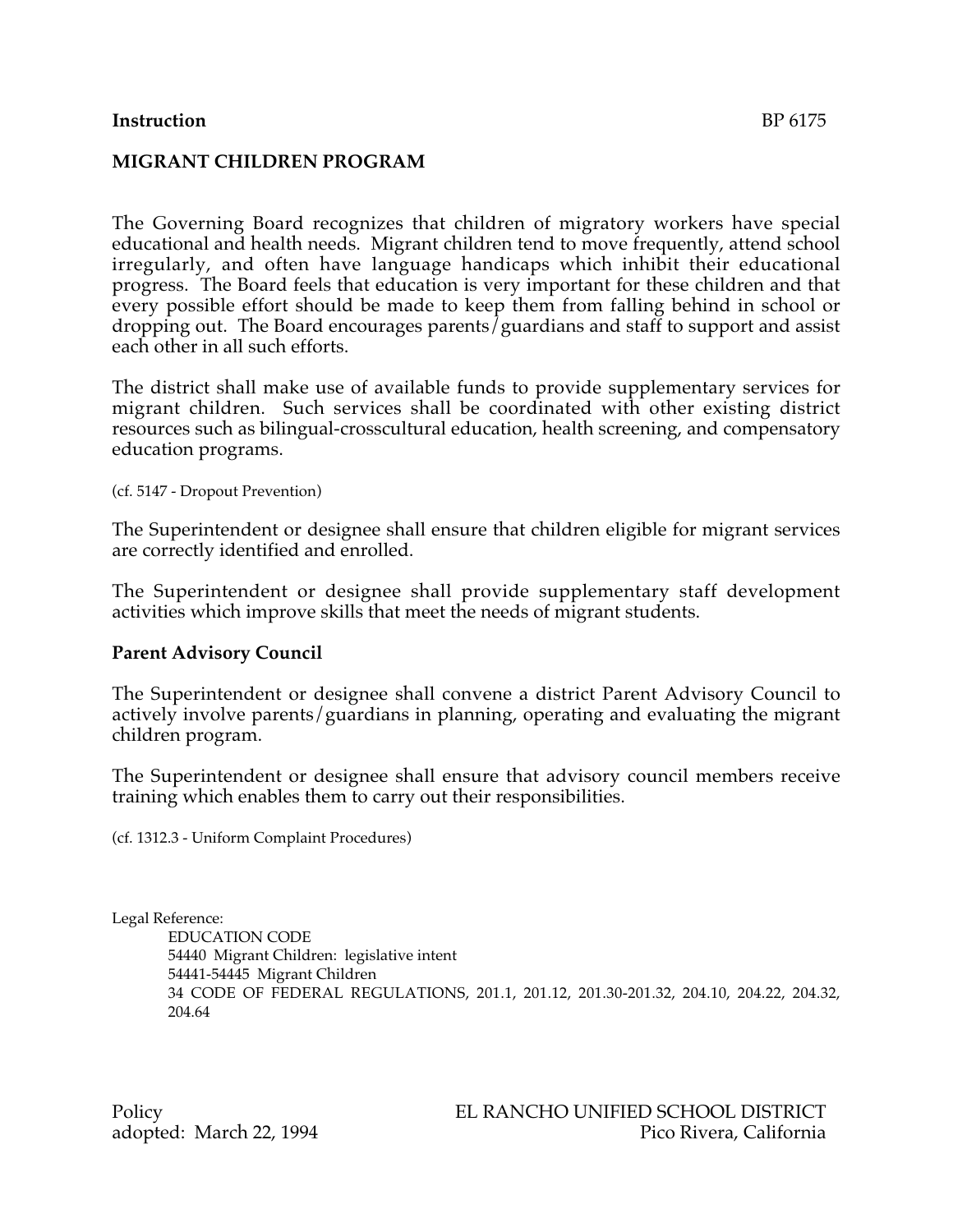## **MIGRANT CHILDREN PROGRAM**

Migrant children shall receive services according to their needs in the following order of priority:

- 1. School-aged current migratory children
- 2. School-aged former migratory children
- 3. Preschool current migratory children
- 4. Preschool former migratory children (Education Code 54443)

The migrant education program shall provide:

- l. Individual assessment of the educational and relevant health needs of each participating student, within 30 days of enrollment.
- 2. A general needs assessment summarizing the needs of the population to be served.
- 3. A comprehensive program which meets student needs and supplements the district-provided core curriculum. This program shall provide:
	- a. Academic instruction.
	- b. Remedial and compensatory instruction.
	- c. Bilingual and multicultural instruction.
	- d. Vocational instruction.
	- e. Counseling and career education services.
	- f. Preschool services (after school-aged services have been provided).
	- g. Other educational services otherwise insufficiently available to eligible migrant children.
	- h. Instructional materials and equipment necessary for appropriate services.
	- i. Other related services needed to enable migrant children to participate effectively in instructional services.